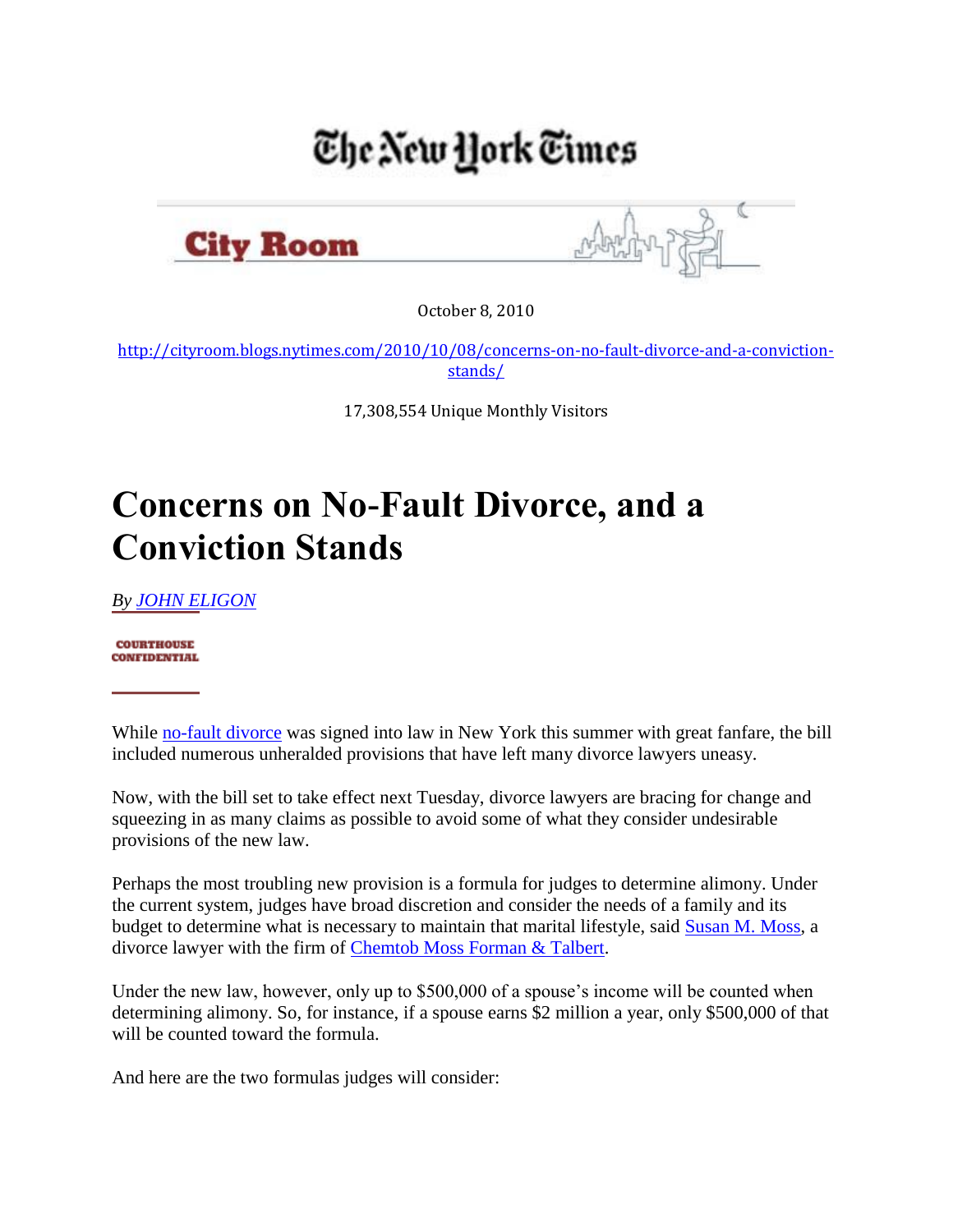1) Thirty percent of the higher-earning spouse"s income, minus 20 percent of the lower-earning spouse's income.

2) Forty percent of their combined income, minus the lower-earning spouse"s income.

The lesser outcome of these two formulas will be the alimony award, although the law does give judges the option to consider further factors.

"Even if you"re married an extremely short time, a spouse could be entitled a substantial amount of alimony," said Ms. Moss, who is co-chairwoman of the matrimonial committee for the [Women"s Bar Association of the State of New York.](http://www.wbasny.bluestep.net/)

On the flip side, she said, those who lived a good life because their spouse earned a lot could be in for a serious downgrade in their lifestyle.

Divorce lawyers have also raised concerns about a provision that would make the higher-earning spouse responsible for all the legal fees for both sides, and a provision that places a three-year expiration date on child support orders, meaning spouses would have to return to court to have it renewed.

The disgust among divorce lawyers over some of these provisions ushered in with the bill provides a strange contrast to the joy associated with New York"s finally passing a no-fault law.

Under the no-fault law, couples will be able to get a divorce by simply saying that their marriage is irrevocably broken. The current law requires a reason, such as allegations of cruelty, abuse, adultery or abandonment.

"The no-fault part of the statute was obviously a great event for New York," said Robert Stephan Cohen, a New York divorce lawyer. As for the other provisions, he said, "It"s complicating everything. Judges know how to deal with spousal support and legal fees."

Still, some lawyers said they had a problem with no-fault divorce to begin with.

[Bonnie Rabin,](http://www.chbrlaw.com/br.html) a matrimonial lawyer with the firm of Cohen Hennessey Bienstock & Rabin, said she had already received calls from several elderly people who were not necessarily unhappy with their marriages, but saw no-fault as a way out.

"It wasn"t even on their radar screen," she said, "but it"s been placed on their radar screen."

No-fault divorce takes away the leverage some women need to negotiate a fair settlement, Ms. Rabin said. A woman who stayed home with children, for instance, may not have the same earning power as her spouse and would be in a difficult position if her spouse left, she said.

"I think this is very, very bad for middle-class women who have been financially dependent on their spouses," she said.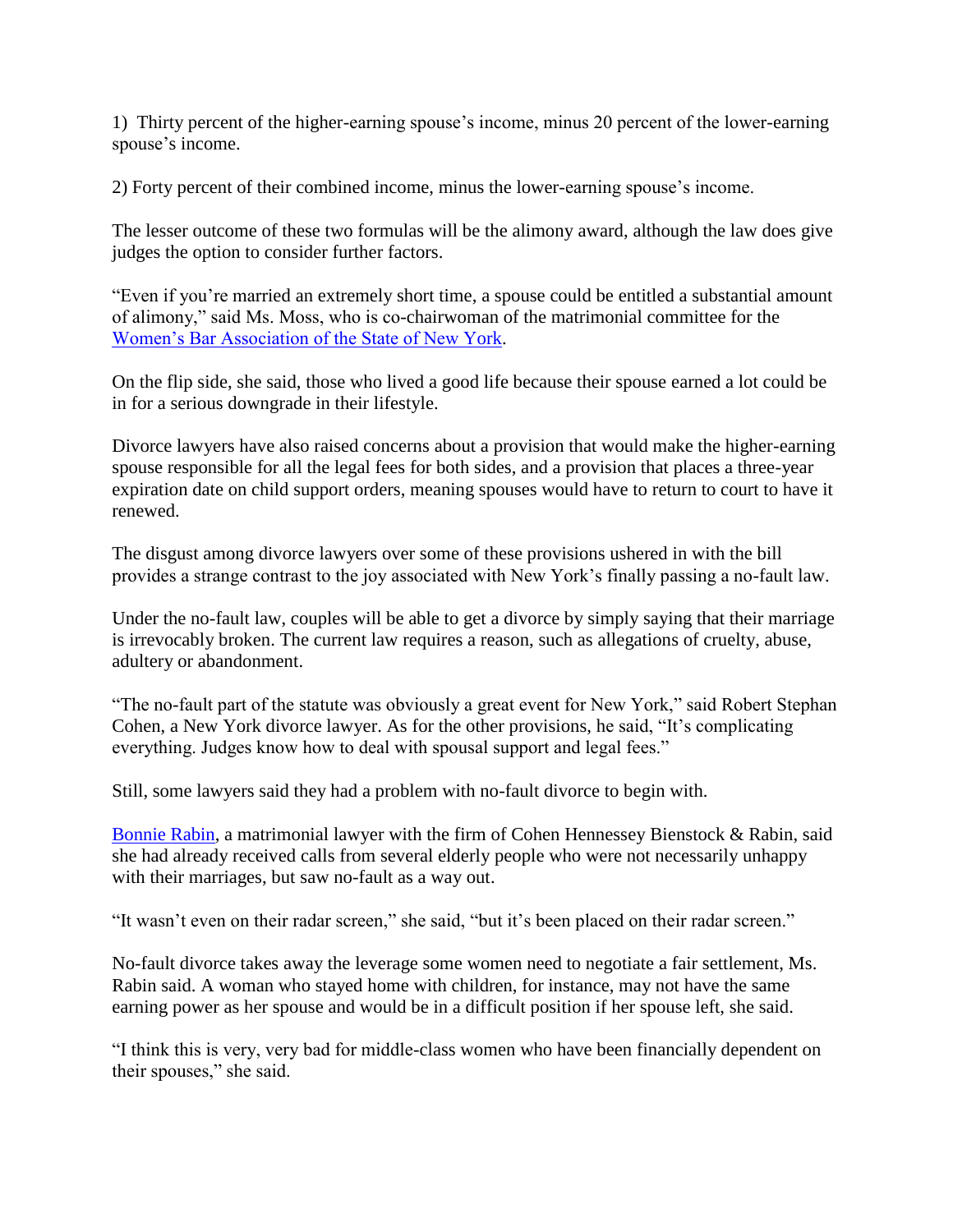## **Rape Conviction Is Upheld**

Clarence Williams, a k a Fletcher Worrell, a k a Anderson Worrell, a k a Fletcher Anderson Worrell, a k a Umar Abdul Hakeem caused his trial to be delayed by hiding his identity and whereabouts, and therefore he was not entitled to have his 2005 rape conviction overturned because he did not get a speedy trial, the state appellate court in Manhattan ruled Thursday.

The decision, reported in The New York Law Journal, also denied Mr. Williams"s request to overturn the verdict because of an article on the case that appeared in The New York Times.

In 1974, Mr. Williams went on trial for the first time on charges that he raped and robbed a woman the previous year. That trial ended with a hung jury. After that, Mr. Williams became hard to keep up with.

He was arrested several times but gave different names, according to a written decision by Justice [Eugene L. Nardelli.](http://www.courts.state.ny.us/courts/ad1/justicesofthecourt/justices_nardelli.shtml) In 1978, he was arrested in Washington and committed to a mental institution under the name Fletcher Anderson Worrell.

It was not until 2004, when he was fingerprinted while applying to purchase a gun, that Manhattan prosecutors found him. At his second trial, in November 2005, Mr. Williams was convicted.

Justice Nardelli, who wrote for the unanimous five-judge panel, wrote that it was "beyond cavil that the sole reason for the delay in defendant not being tried earlier was his own conduct."

"He fled, first, to another city, and then to another continent, and used multiple aliases and dates of birth," the judge wrote. "The conflicting pedigree information he provided had its obvious effect — to prevent authorities from realizing that defendant was wanted in New York to face trial."

But Mr. Williams offered another reason that his conviction and sentence of 15 1/3 to 25 years in prison should be overturned: The judge never asked any of the jurors if they had seen a 2,100 word [article about the case that appeared on the front page of The New York Times](http://query.nytimes.com/gst/fullpage.html?res=9801EFD7163EF930A35752C1A9639C8B63&&scp=11&sq=julia%20preston%20clarence%20williams&st=cse) on the day the trial started.

The victim, Kathleen Ham, gave a detailed account of the attack in the article. Mr. Williams claimed the article "was highly sympathetic to the victim, and included statements that the DNA evidence had provided a "conclusive" link between defendant and this crime, as well as dozens of rapes and similar crimes along the East Coast."

The appellate panel denied this motion, saying that the trial judge instructed the jurors not to read any press accounts about the case.

## **Tax-deductible Sex? No, No.**